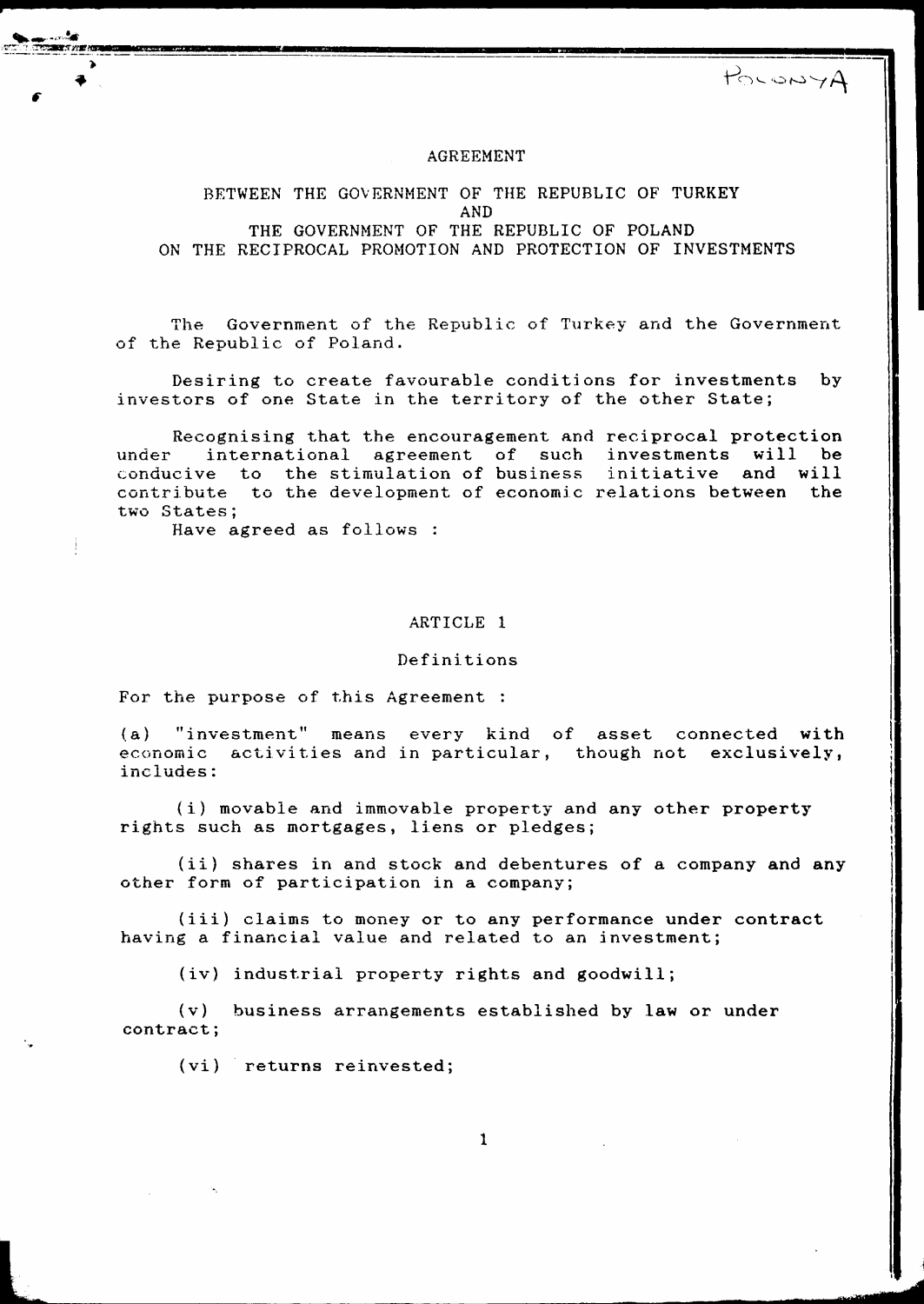(b) "returns" means the amounts yielded by an investment and in particular, though not exclusively, includes profit, interest, capital gains, dividends, royalties and fees;

**A** 

(c) "investor" shall comprise with regard to either Contracting Party:

(i) natural persons having the nationality Contracting Party; of that

(ii) any corporations, firms, organisations incorporated or<br>ituted under the law in force in that Contracting Party; constituted under the law in force in that Contracting having their head offices in that Contracting Party's territory;

(d) "Contracting Party" means the Republic of Turkey or the Republic of Poland, as the context requires, and the "territory" means the territory of each Contracting Party respectively.

(e) a change in the form in which assets are invested does not affect their character as investments.

#### ARTICLE 2

## Promotion and Protection of Investment

(1) Each Contracting Party shall encourage and create favourable<br>conditions for investors of the other Contracting Party to make conditions for investors of the other Contracting Party to investments in its territory, and, subject to its right to exercise powers conferred by its laws, shall admit such exercise powers conferred by its laws, investments.

(2) Investments of investors of each Contracting Party shall at all times be accorded fair and equitable treatment and shall times be accorded fair and equitable treatment and shall<br>by full protection and security in the territory of the other enjoy full protection and security in the territory of the Contracting Party. Neither Contracting Party shall, in any way, impair by unreasonable or discriminatory measures the management, maintenance, use, enjoyment or disposal of investments in its<br>territory of investors of the other Contracting Party. Each territory of investors of the other Contracting Party. Each Contracting Party shall observe any obligation it may have Contracting Party shall observe any obligation it may have<br>entered into with regard to investments of investors of the other Contracting Party.

*z*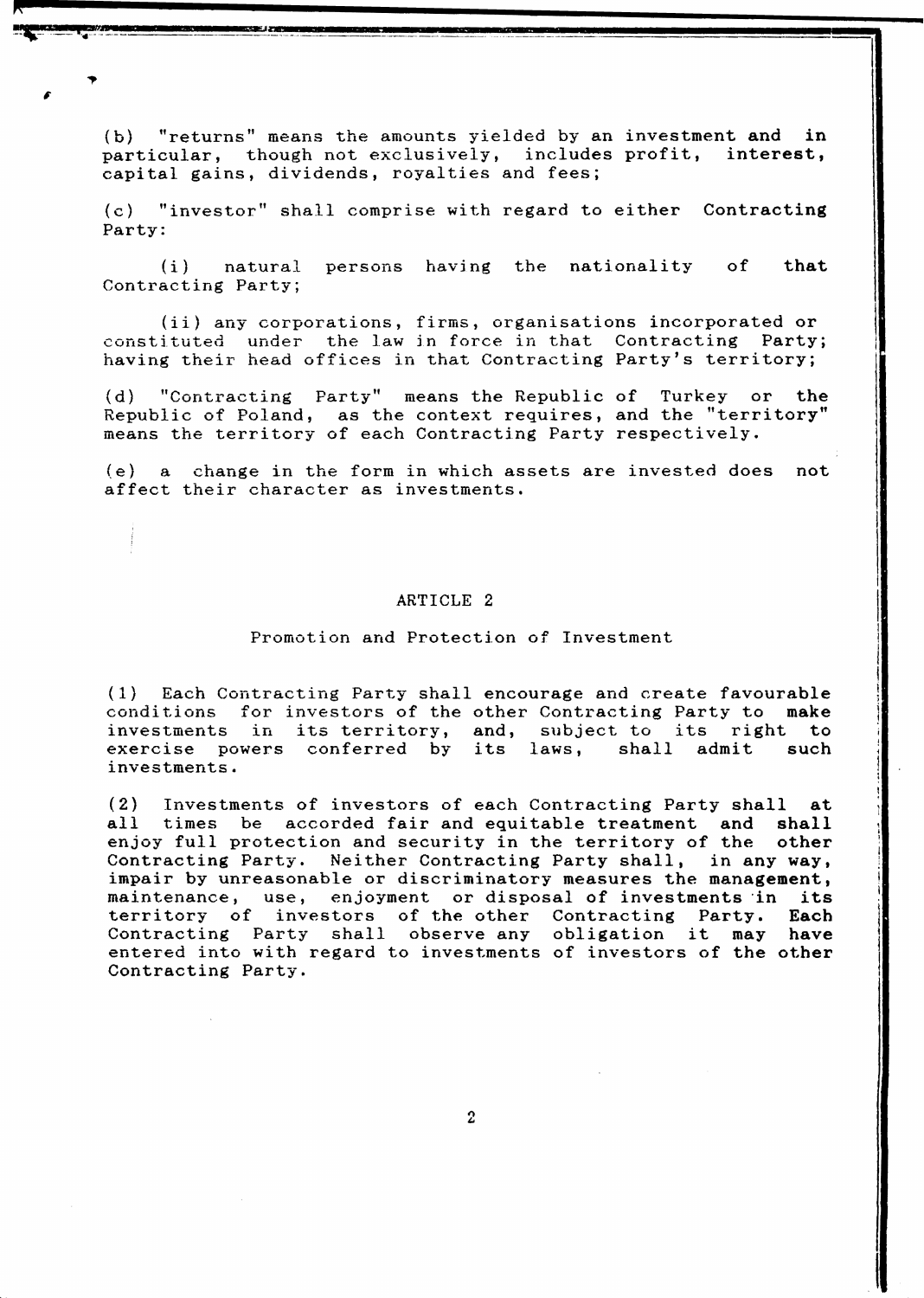# ARTICLE 3

## National Treatment and Most-favoured-nation Provisions

(1) Neither Contracting Party shall in its territory subject or returns of investors of the other Contracting Party to treatment less favourable than that which it accords to investments or returns of its own investors or to investments or investments or returns of its own investors or to investments returns of investors of any third State, whichever is more favourable.

(2) Neither Contracting Party shall in its territory subject investors of the other management, maintenance, use, enjoyment or disposal of their investments, to treatment less favourable than that which accords to its own investors or to investors of any third State, whichever is more favourable.

#### ARTICLE 4

## Compensation for Losses

Investors of one Contracting Party whose investments in the territory of the other Contracting Party suffer losses owing to war or other armed conflict, a state of national emergency, revolt, insurrection or riot in the territory of the latter Contracting Party shall be accorded by the latter Contracting<br>Party treatment, as regards restitution, indemnification, as regards restitution, indemnification, compensation or other settlement, no less favourable than that which the latter Contracting Party accords to its own investors or to investors of any third State. Resulting payments, if any, or to investors of any third State. Resulting payments, shall be immediately and freely transferable.

#### ARTICLE 5

## Expropriation

Investments of investors of either Contracting Party shall not be nationalised, expropriated or subjected to measures having effect equivalent to nationalisation or expropriation (hereinafter referred to as "expropriation") in the territory of the other Contracting Party except for a public purpose which is not discriminatory and against prompt, adequate and effective compensation. Such compensation shall amount to the real value of

3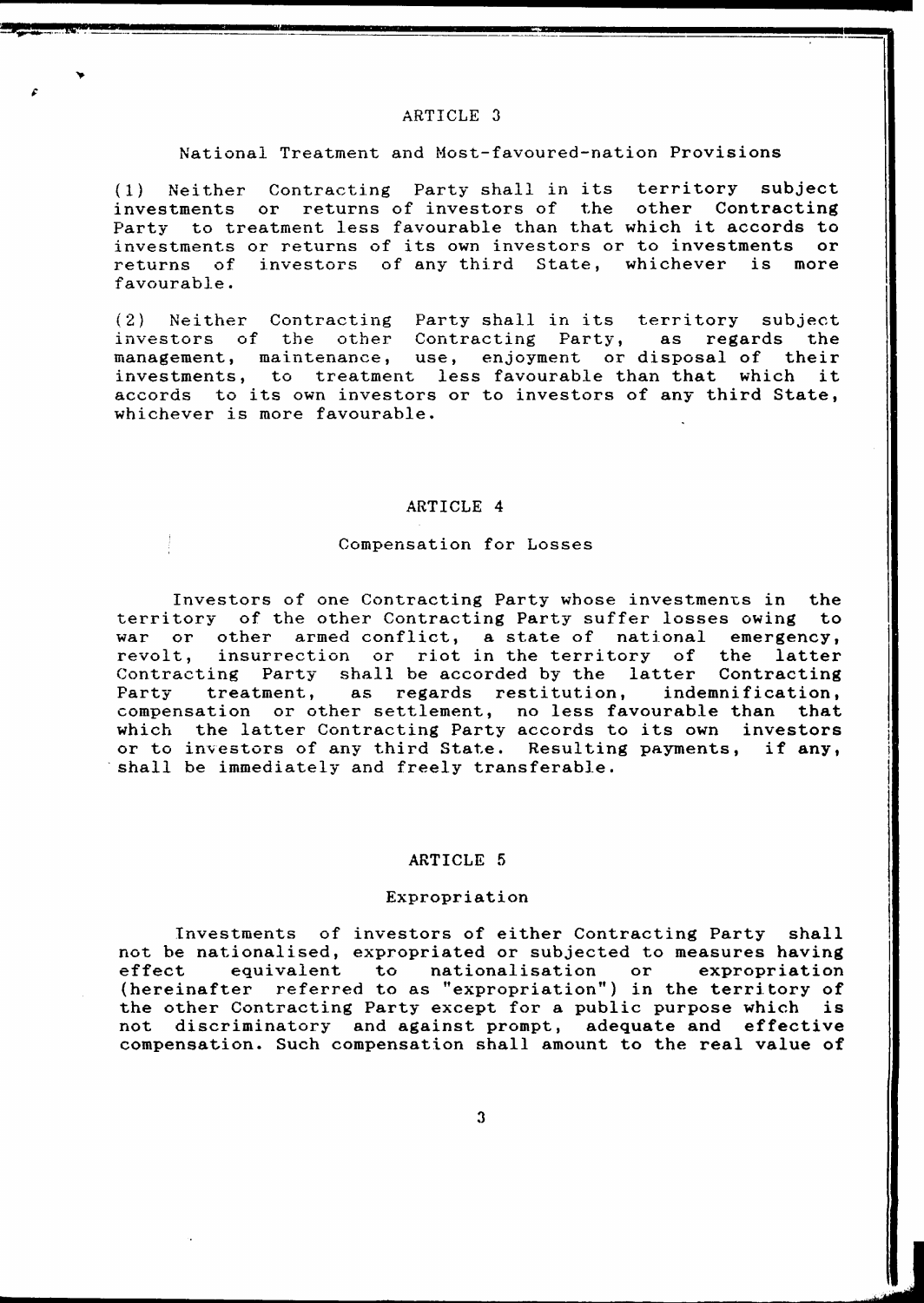the investment expropriated at the time of the expropriation and<br>shall be paid within three months of the expropriation, be shall be paid within three months of the expropriation, be effectively realizable and be freely transferable. The investors effectively realizable and be freely transferable. affected shall have a right, under the law of the Contracting Party making the expropriation, to prompt review, by a judicial or other independent authority of that Contracting Party, of his<br>or its case, and of the valuation of his or its investment, in or its case and of the valuation of his or its investment accordance with the principles set out in this article.

--

I

I 'I

## ARTICLE 6

# Repatriation of Investment and Returns

(1) Each Contracting Party shall in respect of investments guarantee to investors of the other Contractjng Party the unrestricted transfer to the country where they reside of their investments made and returns yielded in convertible currency, subject to the right of each Contracting Party in exceptional<br>balance of payments difficulties and for a limited period to payments difficulties and for a limited period to excercise equitably and in good faith powers conferred by its laws. Such powers shall not however be used to impede the laws. Such powers shall not however be used to transfer of profit, interest, dividends, royalties or fees; as regards investments and any other form of return, transfer of a minimum of 20 per cent a year is guaranteed.

(2) Transfers of currency shall be effected without delay in the convertible currency in which the capital was originally invested or in any other convertible currency agreed by the investor and the Contracting Party concerned. Unless otherwise agreed by the investor transfers shall be made at the rate of exchange applicable on the date of transfer pursuant to the exchange regulations in force of the Contracting Party in whose territory the investment was made.

(3) In respect of the Republic of Poland, transfers of convertible currency by investors of the Republic of Turkey under paragraphs  $(1)^{2}$  and  $(2)$  above shall be made from the foreign exchange account of the investor transferring the currency. Where that foreign exchange account does not have sufficient foreign exchange for the transfer, the Republic of Poland shall permit the conversion of Polish currency into convertible currency for transfer in the following cases:

(a) proceeds resulting from the total or partial sale or liquidation of an investment;

(b) royalties derived from assets mentioned in Article l(a)  $(iv)$  ;

4

.,; .... ;~ **!!>;Jiiiiiiiiiiiiiiiiiiiiiiiiiiiiiiiiiiiiiiiiiiiiiiiiiiiiiiiiiiiiiiiiiiiiiiiiiiiiiiiiiiiiiiiiiiiiiiiii \_\_ iiiiiiiiiiiiiiiiiiiiiiiiiiiiiiiiiiiiiiiiiiiiiiiiiiiiiiiiiiiiiiiiiiiiiiiiiiiiiiiiiiiiiiiiiiiiiiiiiiiiiiiiiiiiiiiiiiiiiiiiiiiiiiiiiiiil**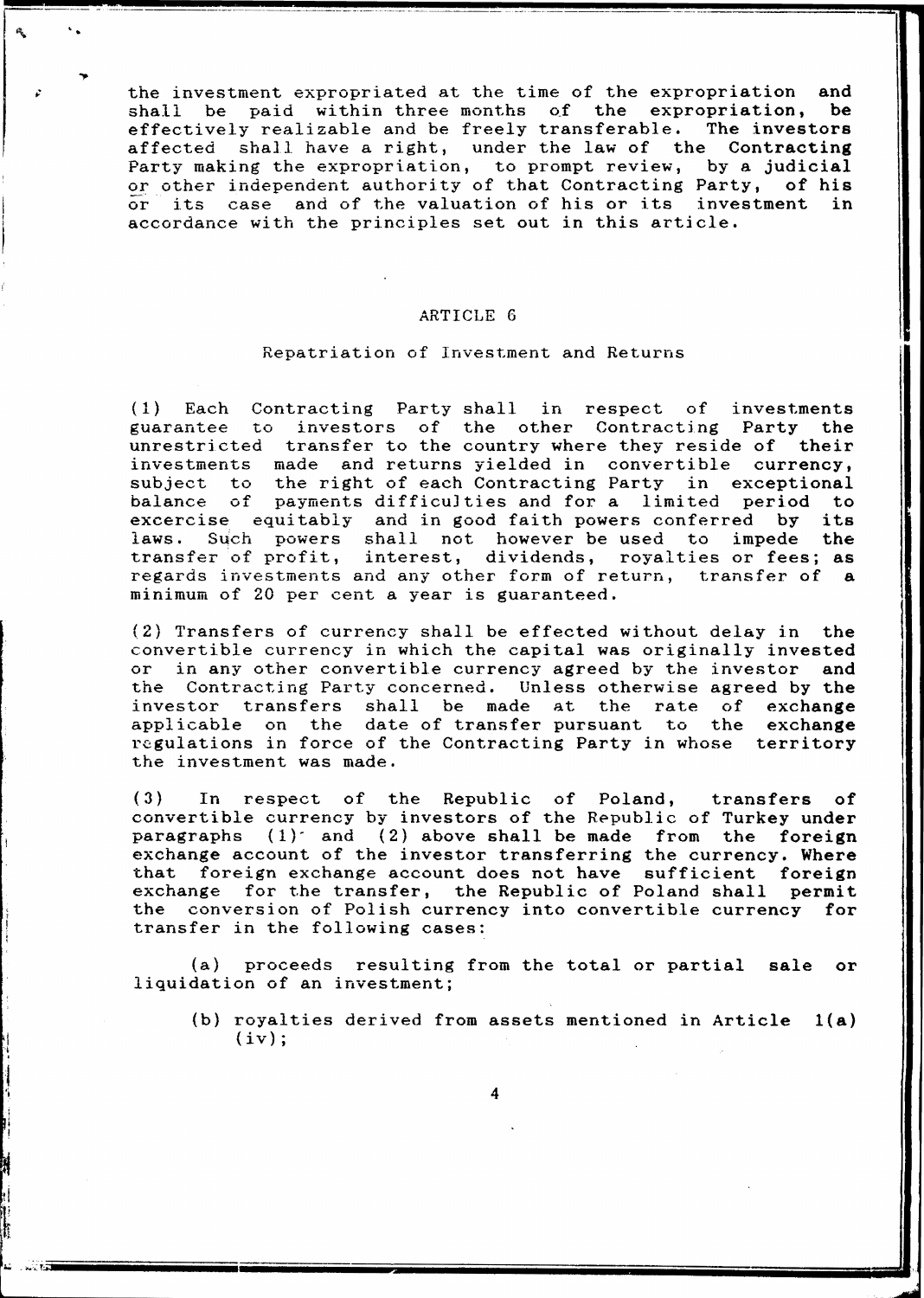(c) payments made pursuant to a lean agreement in connection with any investment by investors of the Republic of Turkey in the territory of the Republic of Poland; and

(d) profits, interests, capital gains, dividends, fees and any other form of return of an investor where the competent any other form of return of an investor where the competent<br>authorities of the Republic of Poland have in their discretion specifically granted permission.

(4) The Contracting Parties undertake to accord to transfers referred to in this Article a treatment no less favourable than that accorded to transfers originating from investments made by investors of any third State.

## ARTICLE 7

## Exceptions

l  $\ddot{\epsilon}$  --- ...,

The treatment no less favourable than that accorded to the investors of either Contracting Party or of any third State shall not be construed so as to oblige one Contracting Party to extend to the investors of the other Contracting Party the benefit of any treatment, preference or privilige resulting from provisions in this Agreement relative to the grant of

(a) any existing or future customs union, organisation for<br>mutual economic assistance or similar international agreement to economic assistance or simi ar international agreement to which either of the Contracting Parties is or may become a party, or

(b) any international agreement or arrangement relating wholly or mainly to taxation or any domestic legislation relating wholly or mainly to taxation.

#### ARTICLE  $\ell$

Settlement of and a Contracter Farty. disputes etween an Investor

(1) Disputes between an investor of 0ne Contracting Party and the other Contracting Party-concerning in obligation of the latter<br>under article 5 and 6 of this Apreement in relation to an and 6 of this  $A$ ; eement in relation to an investment of the former which ha . not been amicably settled shall after a period of twelve months from written notification of a claim be submitted to international arbitration.

(2) Where the dispute is referred to international arbitration, the investor and the Contracting Party concerned in the dispute shall agree to refer the dispute either to-

**It**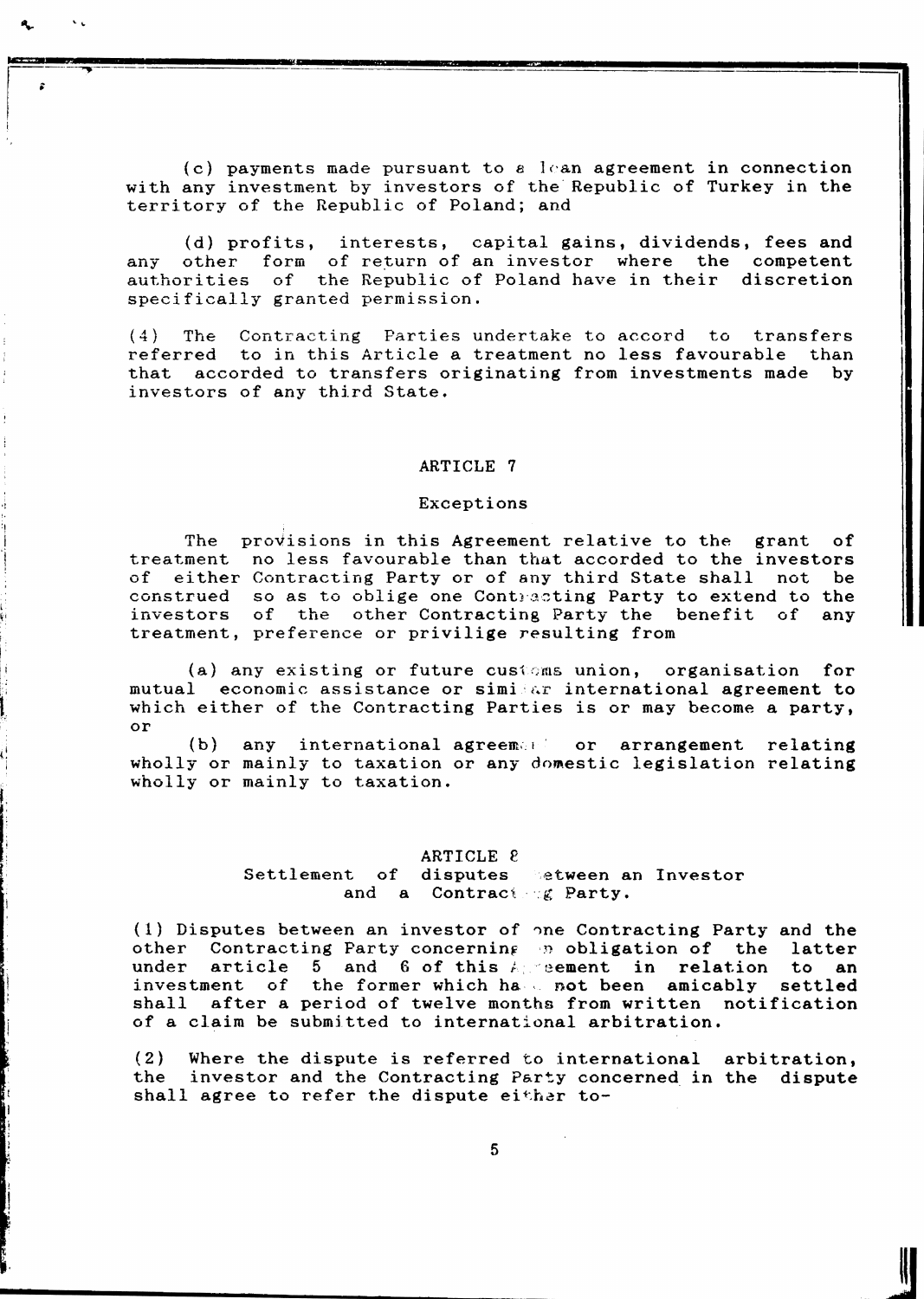$(a)$ Investment Disputes to be settled under "Arbitration Rules" in the event that the Republic of Poland becomes a party to the Convention on the Settlement of Investment Disputes between States and Nationals of other States, opened for signature at the International Centre for the Settlement of<br>Disputes to be settled under "Arbitration Rules" in Washington DC on 18 March 1965; or

(b) ad hoc arbitral tribunal to be established under the Arbitration Rules of the United Nations Commission on the United Nations International Trade Law.

## ARTICLE 9

#### Disputes between the Contracting Parties

(1) Disputes between the Contracting Parties concerning the interpretation or application of this Agreement should, possible, be settled through direct and meaningful negotiations.

 $(2)$  If a dispute between the Contracting Parties cannot thus be settled within 12 months, it shall upon the request of either Contracting Party be submitted to an arbitral tribunal.

 $(3)$  Such an arbitral tribunal shall be constituted for each individual case in the following way. Within two months of the individual case in the following way. Within two months of receipt of the request for arbitration, each Contracting Party shall appoint one member of the tribunal. Those two members shall then select a national of a third State who on approval by the two Contracting Parties shall be appointed Chairman of tribunal. The chairman shall be appointed within two months from the date of appointment of the other two members.

 $(4)$  If within the periods specified in paragraph  $(3)$  of this Article the necessary appointments have not been made, either the necessary appointments have not been made, Contracting Party may, in the absence of any other agreement,<br>invite the President of the International Court of Justice to the President of the International Court of Justice to make any necessary appointments. If the president is a national of either Contracting Party or if he is otherwise prevented from discharging the said function, the Vice-President shall be invited to make the necessary appointments. If the Vice-President<br>is a national of either Contracting Party or if he too is either Contracting Party or if he too is prevented from discharging the said function, the Member of the International Court of Justice next in seniority who is not a national of either Contracting Party shall be invited to make the necessary appointments.

(5) 1he arbitral tribunal shall reach its decision by a majority of votes. Such decision shall be binding on both Contracting

6

 $\mathbf{y}$ 

il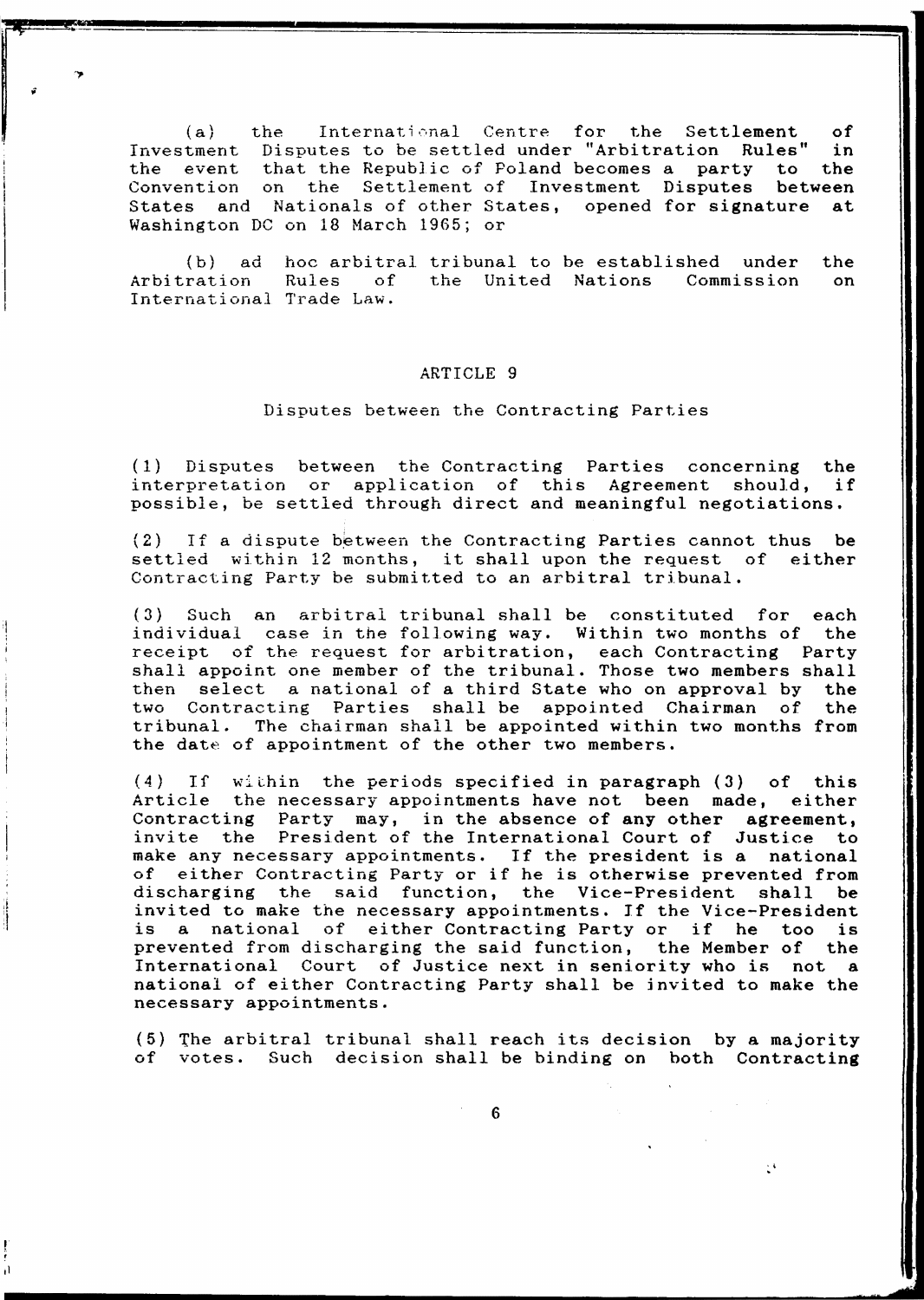Parties. Each Contracting Party shall bear the cost of its own member of the tribunal and of its representation in the arbitral<br>proceedings; the cost of the Chairman and the remaining costs proceedings; the cost of the Chairman and the remaining costs shall be borne in equal parts by the Contracting Parties. The be borne in equal parts by the Contracting tribunal may, however, in its decision direct that a higher proportion of costs shall be borne by one of the two Contracting Parties, and this award shall be binding on both Contracting Parties. The tribunal shall determine its own procedure.

## ARTICLE 10

# Entry into Force

Each of the Contracting Parties shall notify to the other the completion of the procedures required by its law for bringing this Agreement into force. This Agreement shall enter into force<br>thirty days after the date of exchange of ratification date of exchange of instruments.

#### ARTICLE 11

#### Amendments

I: I I i

l i I

! I, I:  $\vert$ i.

I  $\mathbb{R}^2$ 

This Agreement may be amended by written agreement between<br>Contracting Parties. Any amendment shall enter into force the Contracting Parties. Any amendment shall enter into when each Contracting Party has notified the other that it **has**  completed all internal requirements for entry into force of amendment.

#### ARTICLE 12

#### Applicability

The provisions of this Agreement shall apply to investments made by investors of one Contracting Party in the territory of the other Contracting Party after May 26, 1976.

7